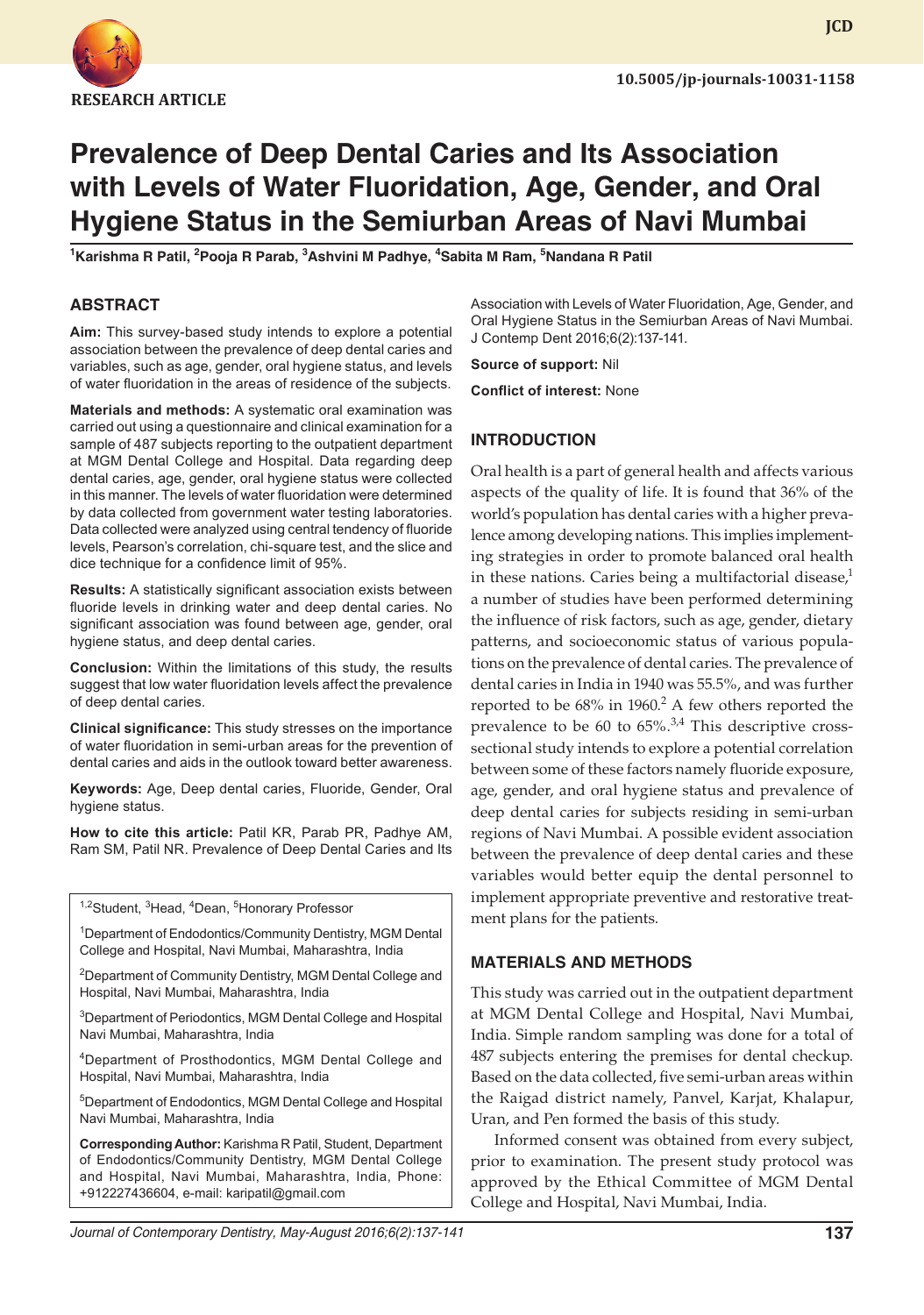The inclusion criteria were as follows:

- Participants aged 18 years and above
- Participants with one or more decayed teeth showing symptoms of pain/sensitivity or a history of the same
- Participants who were independent and fully conscious while answering questions
- • Participants with fully erupted teeth (including 3rd molars).
	- The exclusion criteria were as follows:
- Patients below 18 years of age
- Noncarious teeth
- Shallow caries without symptoms of pain or sensitivity
- Unerupted or impacted teeth
- Erosion/attrition/abrasion exposing dentin or pulp. Materials used:
- Mouth mirror
- Straight probe
- Questionnaire.

The questionnaire consisted of age, gender, area of residence, and a Simplified Oral Hygiene Index (OHI-S) $5$ indicating oral hygiene. The age of the subjects were recorded under age groups 18 to 35, 36 to 55, and 55+. Teeth with deep dental caries were identified using a mouth mirror and probe. Symptoms, such as sensitivity or pain on hot and cold intake and depth of the carious lesion were used as a measure to determine the carious involvement. Those teeth that gave symptoms for pulpal involvement or a history of the same were also considered. The number of teeth with deep dental caries were recorded for each subject. The oral hygiene status was recorded using the OHI-S index. Considering the Debris and Calculus Index, the oral hygiene status was categorized accordingly as good, fair, and poor. Fluoride levels in the drinking water were recorded based on the information obtained from areas of residence. These were calculated for semi-urban areas within Raigad district of Navi Mumbai, namely, Panvel, Karjat, Khalapur, Uran, and Pen based on the simple random samples obtained. Corresponding fluoride values were collected from government water testing authorities at Kokan Bhavan, Navi Mumbai, India. These levels were measured against the minimum recommended fluoride values in controlling dental caries  $(0.5-1.0 \text{ mg/dL}).^{6,7}$ 

## **RESULTS**

## **Test 1: Central Tendency (Median) of Fluoride Levels**

The average, median, standard deviation, and range of fluoride content in Panvel, Karjat, Khalapur, Pen, and Uran, and all five regions together were calculated (Table 1).

The mean, average, and standard deviation values consider outliers in the population. Hence, a central

**Table 1:** Average, median, standard deviation, and range of fluoride content in Panvel, Karjat, Khalapur, Pen, and Uran, and all five regions together

|          |         |        | Standard  |               |
|----------|---------|--------|-----------|---------------|
| Region   | Average | Median | deviation | Range         |
| Panvel   | 0.22    | 0.06   | 0.34      | $0 - 1.96$    |
| Karjat   | 0.49    | 0.41   | 0.52      | $0.01 - 2.7$  |
| Khalapur | 0.3     | 0.28   | 0.2       | $0.03 - 0.5$  |
| Pen      | 0.66    | 0.315  | 0.92      | $0.02 - 4.77$ |
| Uran     | 0.17    | 0.165  | 0.13      | $0.01 - 0.32$ |
| Overall  | 0.4     | 0.24   | 0.57      | $0 - 4.77$    |



**Graph 1:** Scatter plot for Table 1 comparing median of fluoride content in Panvel, Karjat, and Khalapur with corresponding percentage prevalence of deep dental caries

tendency (median) provides a better measure to evaluate the fluoride content. An overall median value of not more than 0.5 mg/L was noted. Table 1 reveals all five blocks showing a median fluoride content of 0.24 mg/L. However, the number of subjects from Uran and Pen were less than 15. Hence, a scatter plot was denoted for Table 1 comparing median of fluoride content in Panvel, Karjat, and Khalapur with corresponding percentage prevalence of deep dental caries (Graph 1).

## **Test 2: Pearson's Correlation between Age, OHI-S, and Number of Teeth with Deep Dental Caries**

Age and OHI-S showed the following correlation with the severity of deep dental caries. This correlation was carried out by mapping the exact number of teeth with deep dental caries (indicator of severity) with the actual age and OHI-S score.

Pearson's correlation produces two important results:

1. How strong a correlation is based on the magnitude of the variable value compared to the reference (here, number of teeth with deep dental caries, which is taken to be 1).

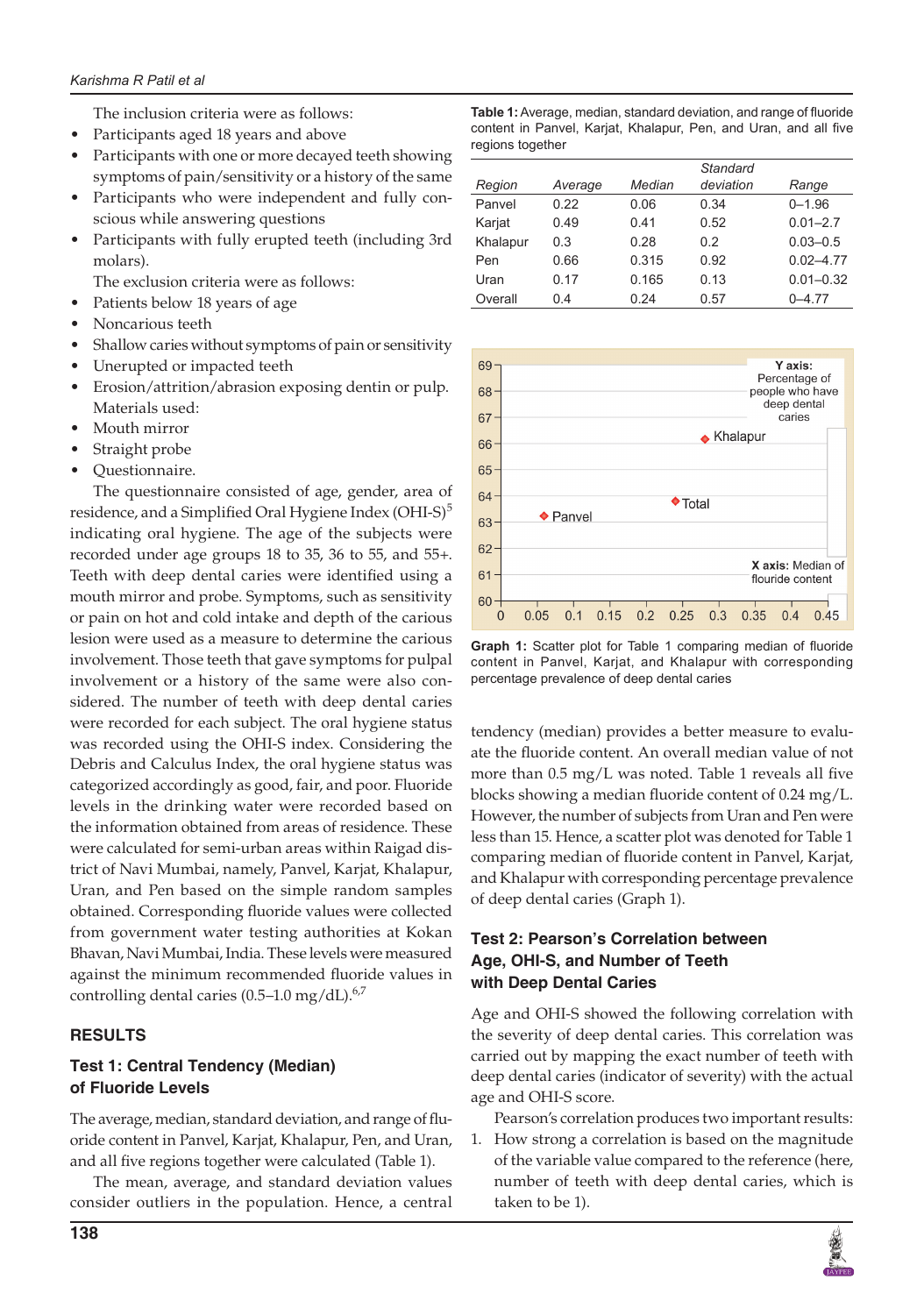*Prevalence of Deep Dental Caries and Its Association with Levels of Water Fluoridation Age, Gender, and Oral Hygiene Status*

|--|

| Grand |
|-------|
| total |
| 35%   |
| 37%   |
| 18%   |
| 5%    |
| 3%    |
| $1\%$ |
| $0\%$ |
| $0\%$ |
| $0\%$ |
| 100%  |
|       |

**Table 3:** The severity (number of teeth with deep dental caries) and its prevalence among the different age groups

|                                                                    | Number of teeth with |
|--------------------------------------------------------------------|----------------------|
| Variables                                                          | deep dental caries   |
| Age                                                                | 0.032                |
| <b>OHIS</b>                                                        | 0.188                |
| Number of teeth with deep dental<br>caries (indicator of severity) |                      |

2. Positive or negative correlation, which tells us how the variables behave with respect to each other, i.e., direct or indirect proportion.

The OHI-S having a greater value determines (0.188) that OHI-S has a greater degree of association with the severity of deep dental caries, as compared to age (0.032). Also, since both values are positive, there exists a positive correlation between age and OHI-S, and the number of teeth with deep dental caries. This means that, as OHI-S and age increase, the severity or number of teeth with deep dental caries increases (Table 2).

Another notable result obtained was that although the severity (number of teeth having deep dental caries) increases with age, its prevalence is highest among the youngest age group (18–35) and it decreases with age (Table 3).

## **Test 3: Chi-square Test**

Chi-square tests are essentially used to determine whether different sections of the population have similar relationships with an expected outcome. Here the different sections of the population are:

- Age group Three age groups 18 to 35, 36 to 55, 55+ (three groups within the population).
- Gender Male and female (two groups within the population).
- OHIS Good, fair, and poor (three groups within the population).

If there were no significant differences between different sections of a population with respect to the expected outcome (deep dental caries), then our hypothesis would be proved wrong and the p-value would be < 0.05. Here, with reference to each of the three sections of the population, there are significant differences with regard to deep dental caries for each section of the population. Hence, when the population is segmented by age, each of the age groups has a different correlation with the presence of deep dental caries.

In each case the p-values are more than 0.05, which means each segment of the population does not behave similarly. This validates our results from the Pearson's test, in which it was observed that severity and prevalence of deep dental caries is different for different age groups, i.e., each group behaves differently (Table 4).

To simplify this, the slice and dice technique was used in which it was found that of all the subjects, deep dental caries prevailed in 35% of them. The prevalence was found to be higher in men, at 38%, and slightly lower in women, at 32% (Table 5). Also, among the 258 subjects considered for the OHI-S index those that had a good index, 155 (60%) had deep dental caries and among the 199 that had a fair index, 137 (69%) had deep dental caries while amongst the 26 subjects that had a poor OHI-S index, 17 (65%) had deep dental caries (Table 6).

## **DISCUSSION**

There has been significant interest in the dental community to investigate fluoride levels in drinking water<sup>8</sup> and its possible relation to dental caries.<sup>9</sup> This has led to several surveys being conducted based on various demographic parameters and techniques to determine the fluoride levels. The overall fluoride levels were best measured using the central tendency (median) value and were found to be as low as 0.24 mg/L. Benefits of water fluoridation as a preventive measure for caries

**Table 4:** Results of the chi-square test

|             | Max chi-     |            | p-value |          |
|-------------|--------------|------------|---------|----------|
| Parameter   | square limit | Chi-square | limit   | p-value  |
| Age group   | 5.991        | 2.925297   | >0.05   | 0.231622 |
| Gender      | 3.841        | 1.957595   | >0.05   | 0.161771 |
| <b>OHIS</b> | 5.991        | 4.489052   | >0.05   | 0.105978 |

**Table 5:** Slice and dice analysis for gender

| Percent of prevalence found |     |     |                    |
|-----------------------------|-----|-----|--------------------|
| or not with gender          | м   |     | <b>Grand</b> total |
| Found                       | 38% | 32% | 35%                |
| Not found                   | 62% | 68% | 65%                |

## **Table 6:** Slice and dice analysis for OHI-S index

| Teeth                   | Good | Fair | Poor | Grand total |
|-------------------------|------|------|------|-------------|
| With dentinal caries    | 155  | 137  | 17   | 313         |
| Without dentinal caries | 103  | 62   | 9    | 174         |
| Grand total             | 258  | 199  | 26   | 487         |
|                         |      |      |      |             |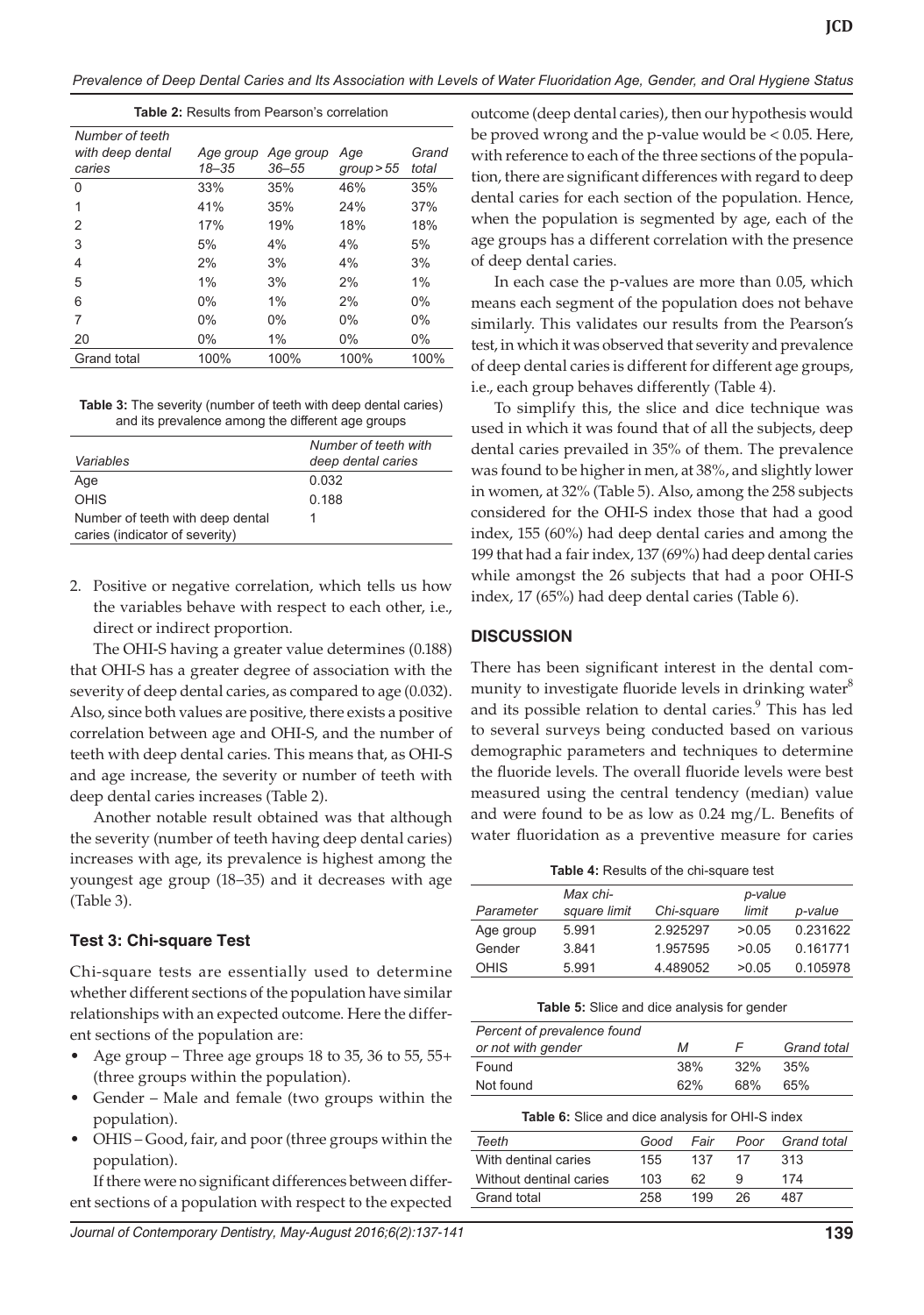has been presented in a number of studies.<sup>9</sup> One such study showed the prevalence of caries to be 23% lower on exposure to fluoridated water.<sup>10</sup> Gender differences in caries have also been observed. Surveys carried out in Hungary, India and part of Brazil have led to an observation of higher prevalence in women as compared to men.<sup>11</sup> This was attributed to earlier eruption of teeth in females, $^{12}$  certain hormonal changes, and snacking during cooking.<sup>13</sup> On the contrary, the study showed that deep dental caries was found to be higher in men (38%) than in women (32%). However, gender could not be considered significant since a definite conclusion cannot be made owing to a part of the population. Hence, gender was considered only to an extent that it makes the point of there being difference between men and women for the prevalence of deep dental caries in the given sample population. Age has proved to be another important risk factor in the prevalence of dental caries. Various studies found a notable association between the two, most of which were performed on children or age groups below 18 years. $14,15$  Manji et al<sup>16</sup> studied the caries pattern in rural Kenya and found caries to be more prevalent amongst the older age groups than younger while severity was greater among the 25 to 34 age group. The current study accounted for a high prevalence of deep dental caries amongst the younger age group (18–35 years). This could be attributed to lifestyle and dietary habits of these respondents. Since demographic behavior varies from place to place, it is imperative to carry out localized surveys to better understand the problem and subsequently determine a relation or the lack of it. The general standards of oral hygiene was found to be a good indicator<sup>17</sup> for the prevalence of dental caries.<sup>18</sup> Subjects with a good OHI-S index had a lesser percentage of deep dental caries (60%) as compared to the ones with fair (69%) and poor (65%). This implies implementing strategies that pay greater attention to financial hardships and other correlates of poverty in order to promote balanced oral health.

## **CONCLUSION**

- Fluoride vs Deep Dental Caries: According to recommended fluoride levels of 0.5–1 mg/L in drinking water, the median values for each of the five blocks were found to be less (0.24 mg/L). This is validated by our analysis as we found 63.8% prevalence of deep dental caries in these five blocks.
- Age and OHIS *vs* Deep Dental Caries: There is a stronger correlation (0.188) between deep dental caries and OHI-S as compared to age (0.032). Another notable result was that the prevalence of deep dental caries decreases with age, but its severity increases with age.
- Behavior of Subgroups among Age and OHI-S: Each subgroup within age (18–35, 46–55, 55+), gender (male and female), and OHI-S (good, fair, and poor) behaves differently compared to other subgroups. Prevalence of deep dental caries was highest in the age group 18 to 35. Subjects with a good OHI-S index had a lesser percentage of deep dental caries (60%) as compared to the ones with fair (69%) and poor (65%). These findings may necessitate different treatment considerations and courses.
- • *Gender vs Deep Dental Caries*: From the slice and dice technique, we found a higher prevalence of deep dental caries in men (38%) than in women (32%). However, a generalization on account of the correlation cannot be made since this variable may act differently in different sets of population.

## **CLINICAL SIGNIFICANCE**

Research has led to a significant interest in the dental community to investigate the possible relation between dental caries and different parameters, with fluoride levels in water being one of them. The provision and use of fluoride supplements, topical fluoride gels, and foams must be emphasized and targeted toward persons and groups at a high risk of developing caries. Such reports aided by accurate measurements of fluoride levels in water can enable local municipal bodies to ensure fluoridation of community water as per recommendations of health advisory bodies. From a clinician's perspective, these results can be factored into the treatment process and patients may be suggested preventive and curative measures specific to the local problems. Dentists and other health-care providers may also consider the risk status in terms of age, gender, and oral hygiene to determine the appropriate intensity of treatment.

## **REFERENCES**

- 1. Ferraro M, Vieira AR. Explaining gender differences in caries: a multifactorial approach to a multifactorial disease. Int J Dent 2010;2010:649643, 5.
- 2. Moses J, Rangeeth BN, Gurunathan D. Prevalence of dental caries, socio-economic status and treatment needs among 5 to 15 years old school going children of Chidambaram. J Clin Diagn Res 2011 Feb;5(1):146-151.
- 3. Shouri KL. Dental caries in Indian children. Indian J Med Res 1941;29:709-722.
- 4. Ramchandran K, Rajan BP, Shanmungan S. Epidemiological studies of dental disorders in Tamil Nadu population, prevalence of dental caries and periodontal diseases. J Indian Dent Assoc 1973 Apr;45(4):65-70.
- 5. Page RC, Martin JA, Loeb CF. The Oral Health Information Suite (OHIS): its use in the management of periodontal disease. J Dent Educ 2005 May;69(5):509-520.